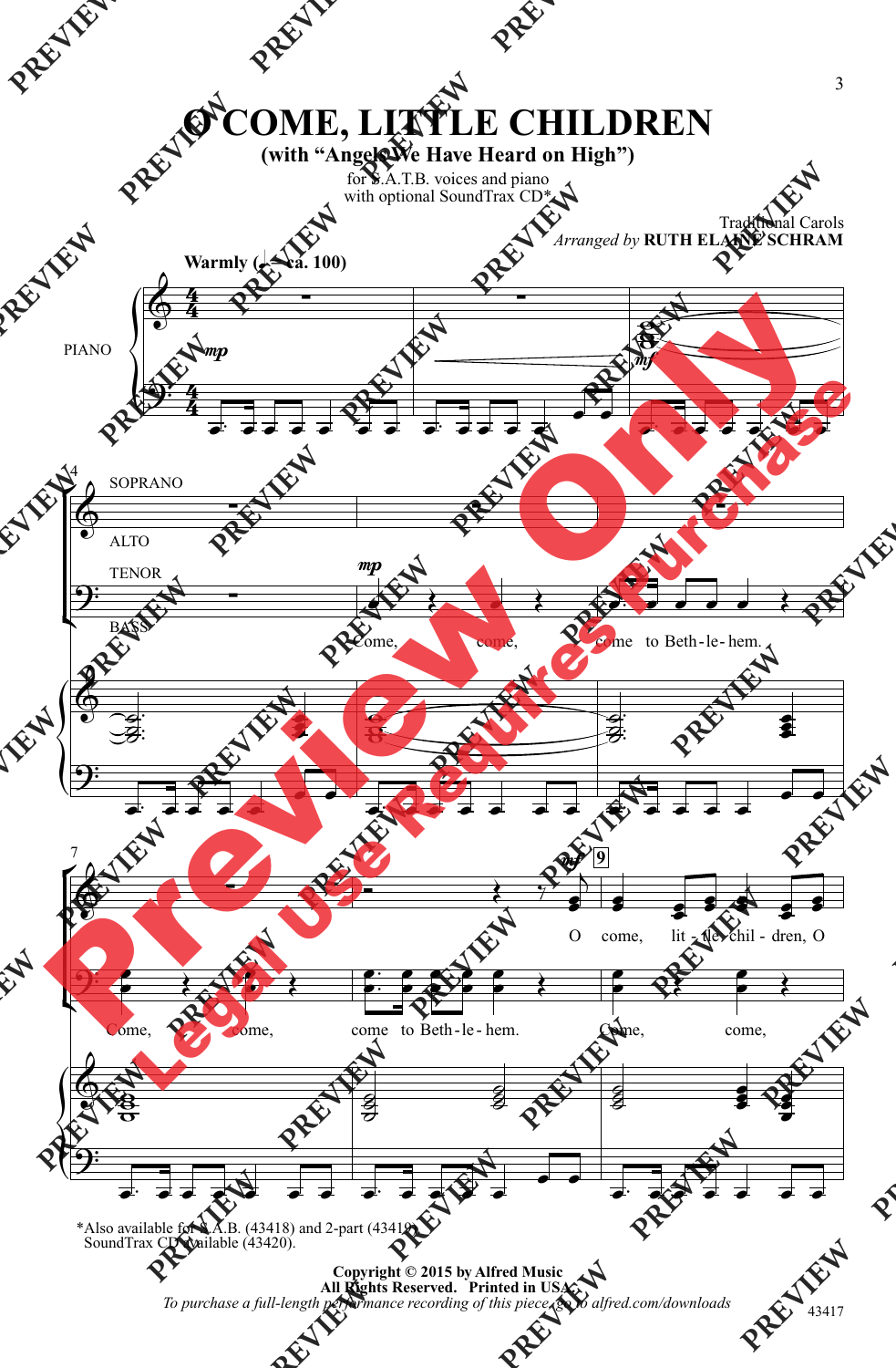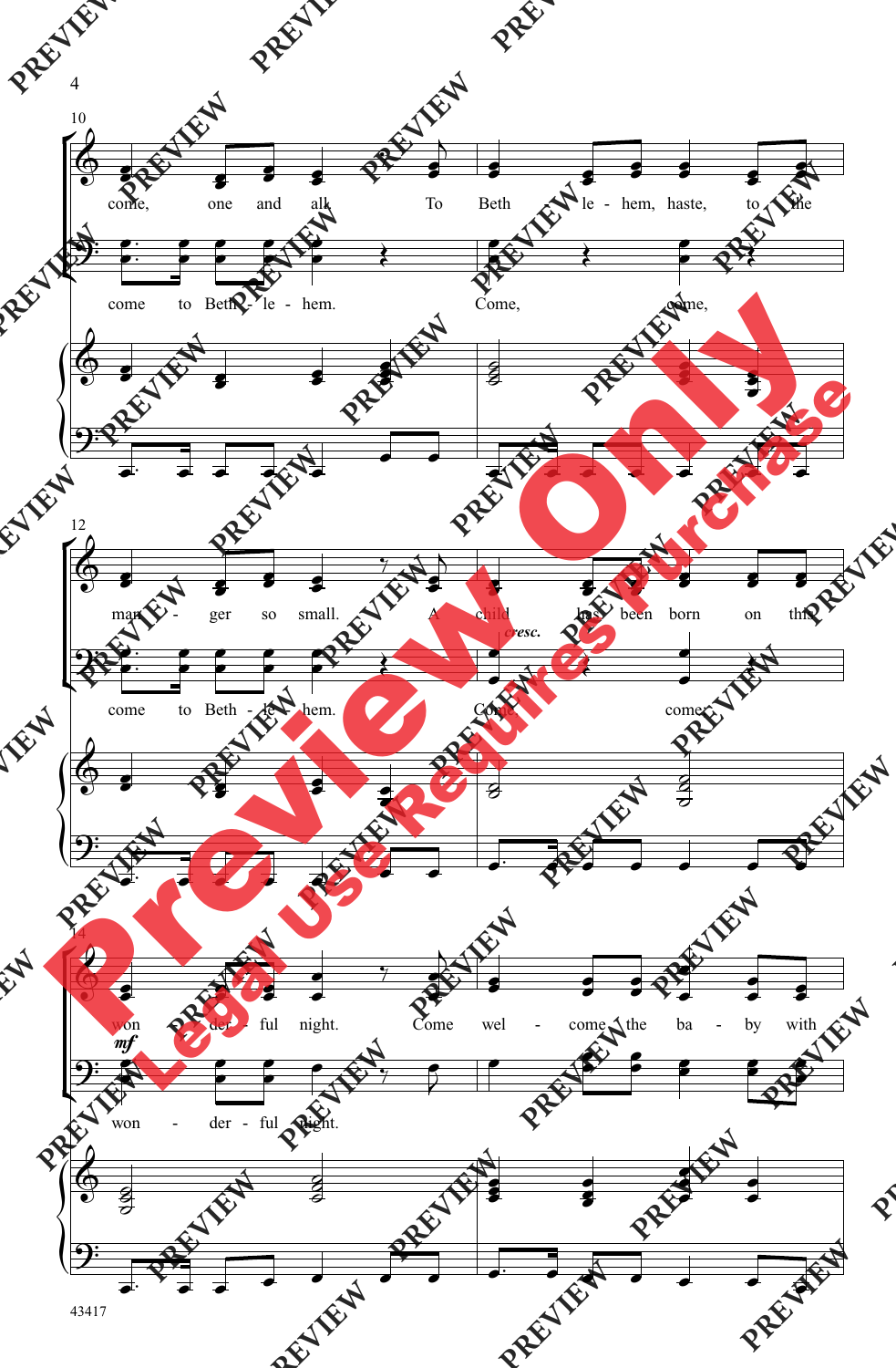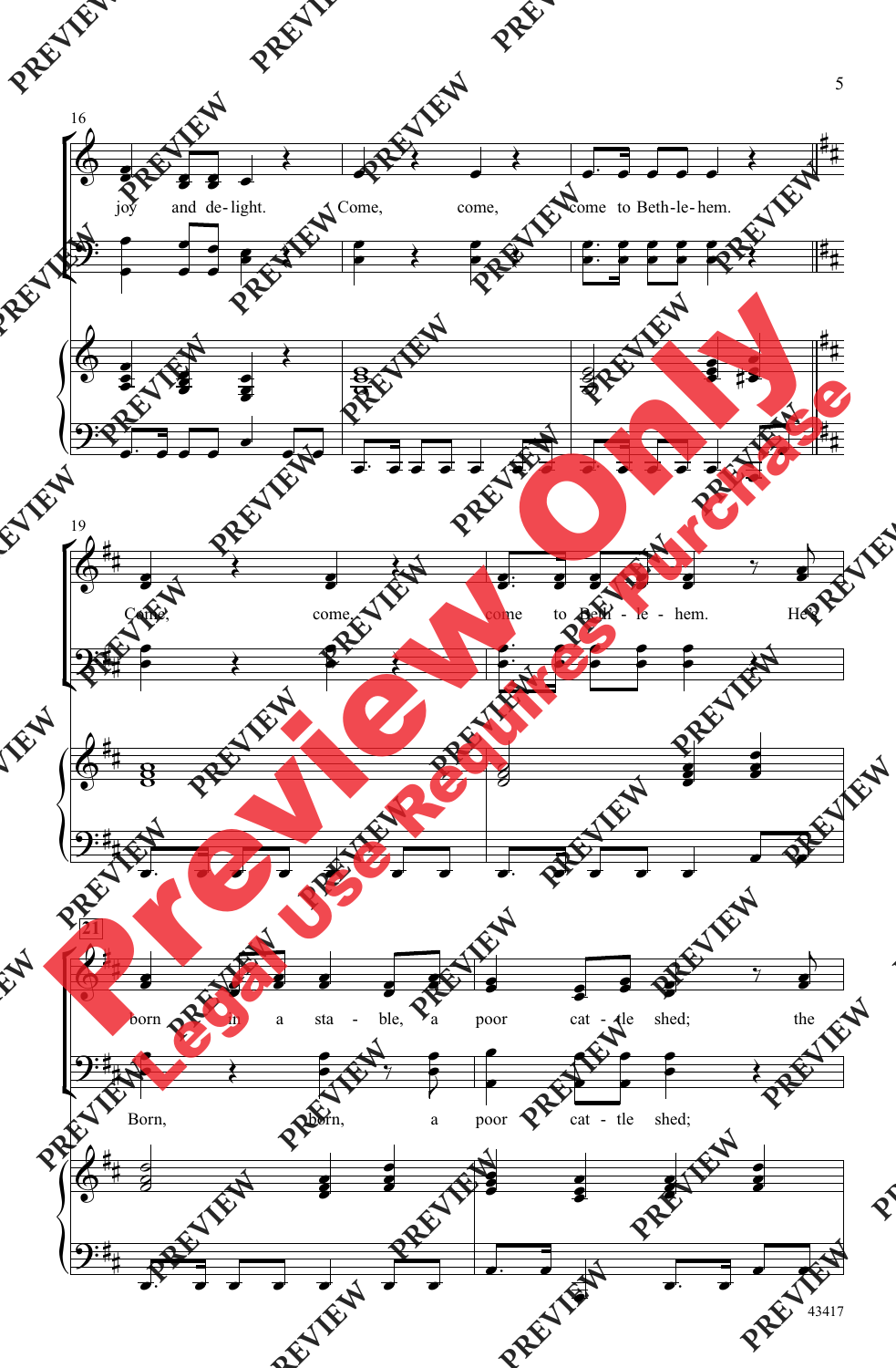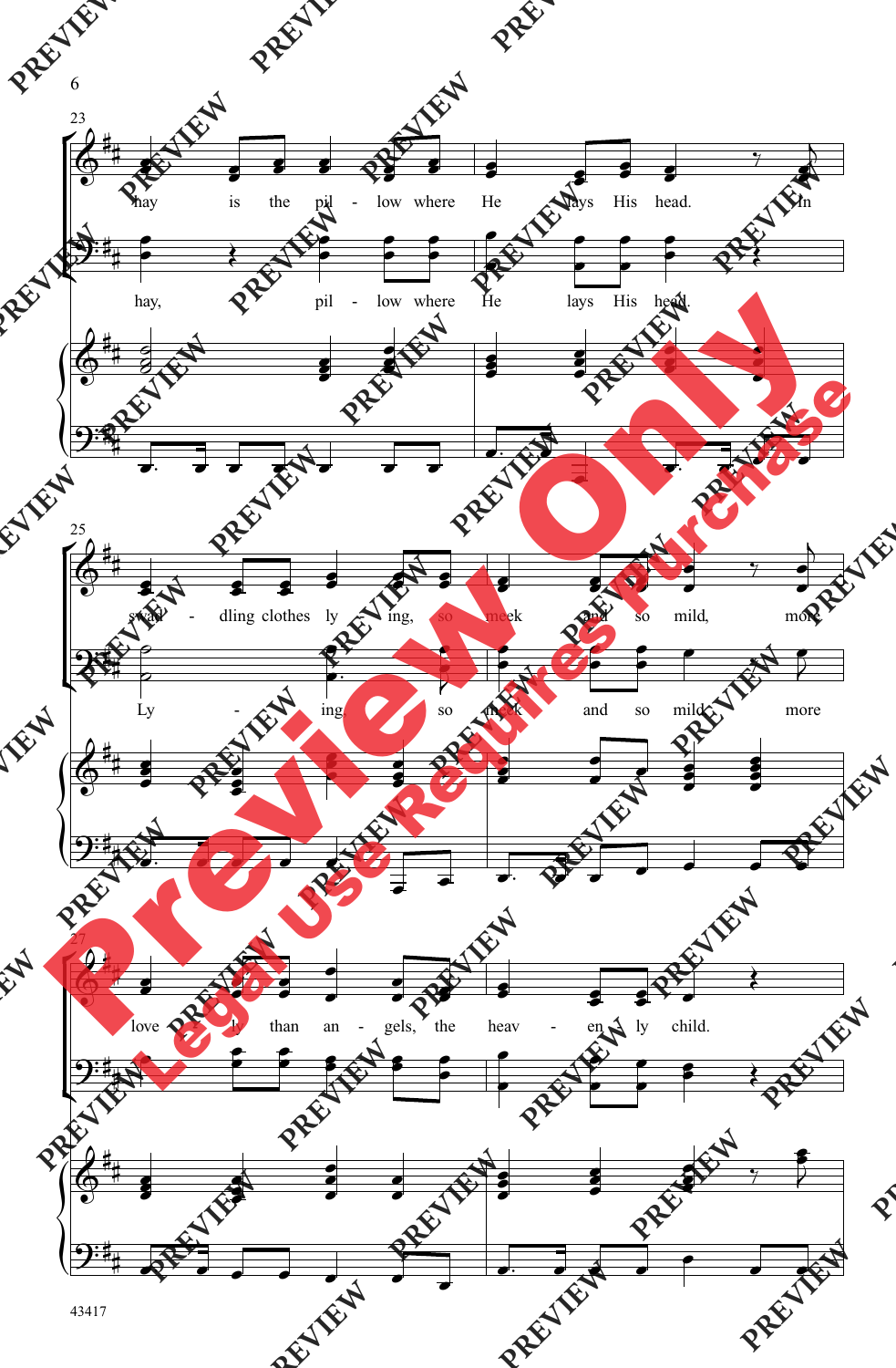

7

43417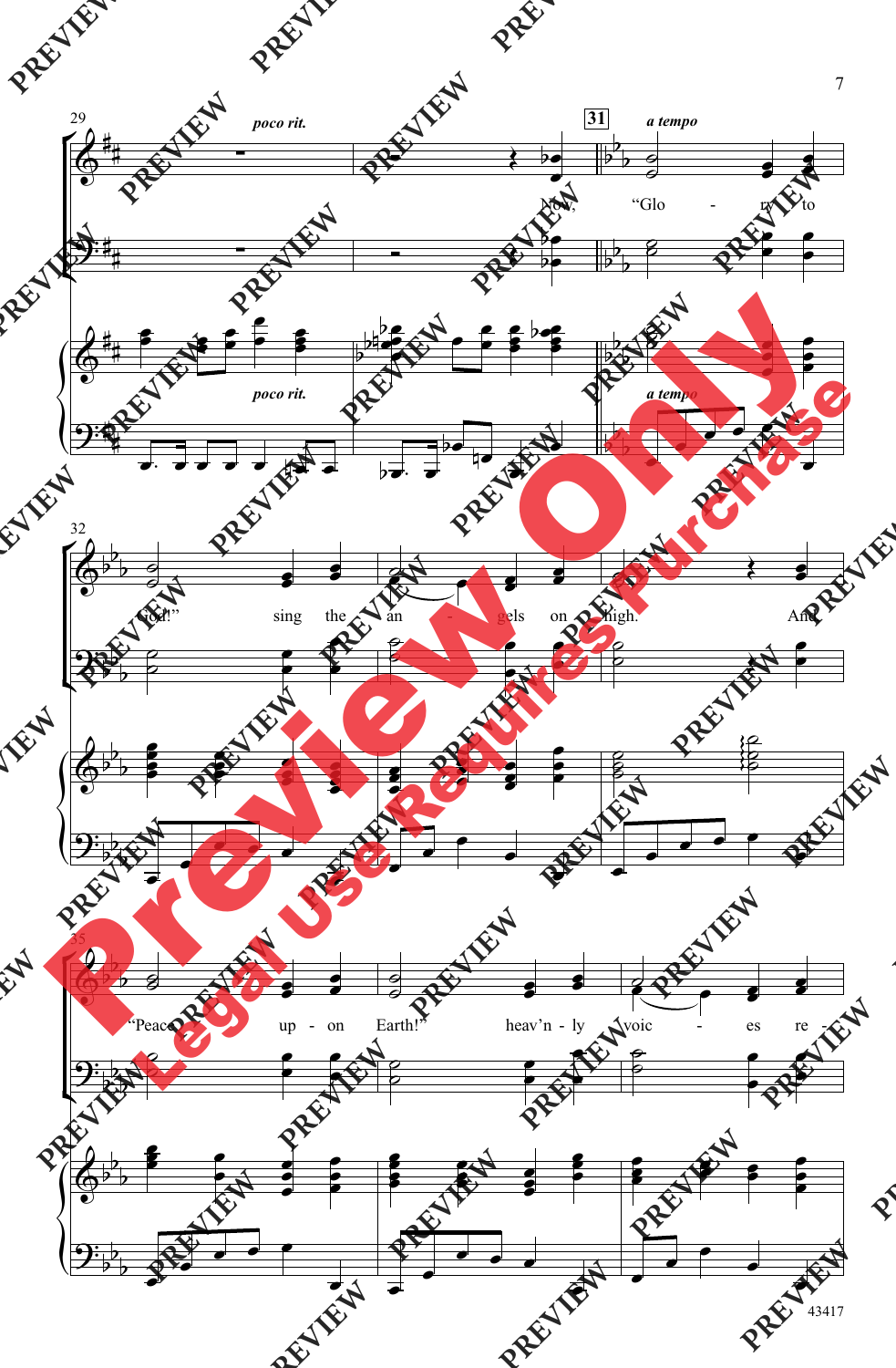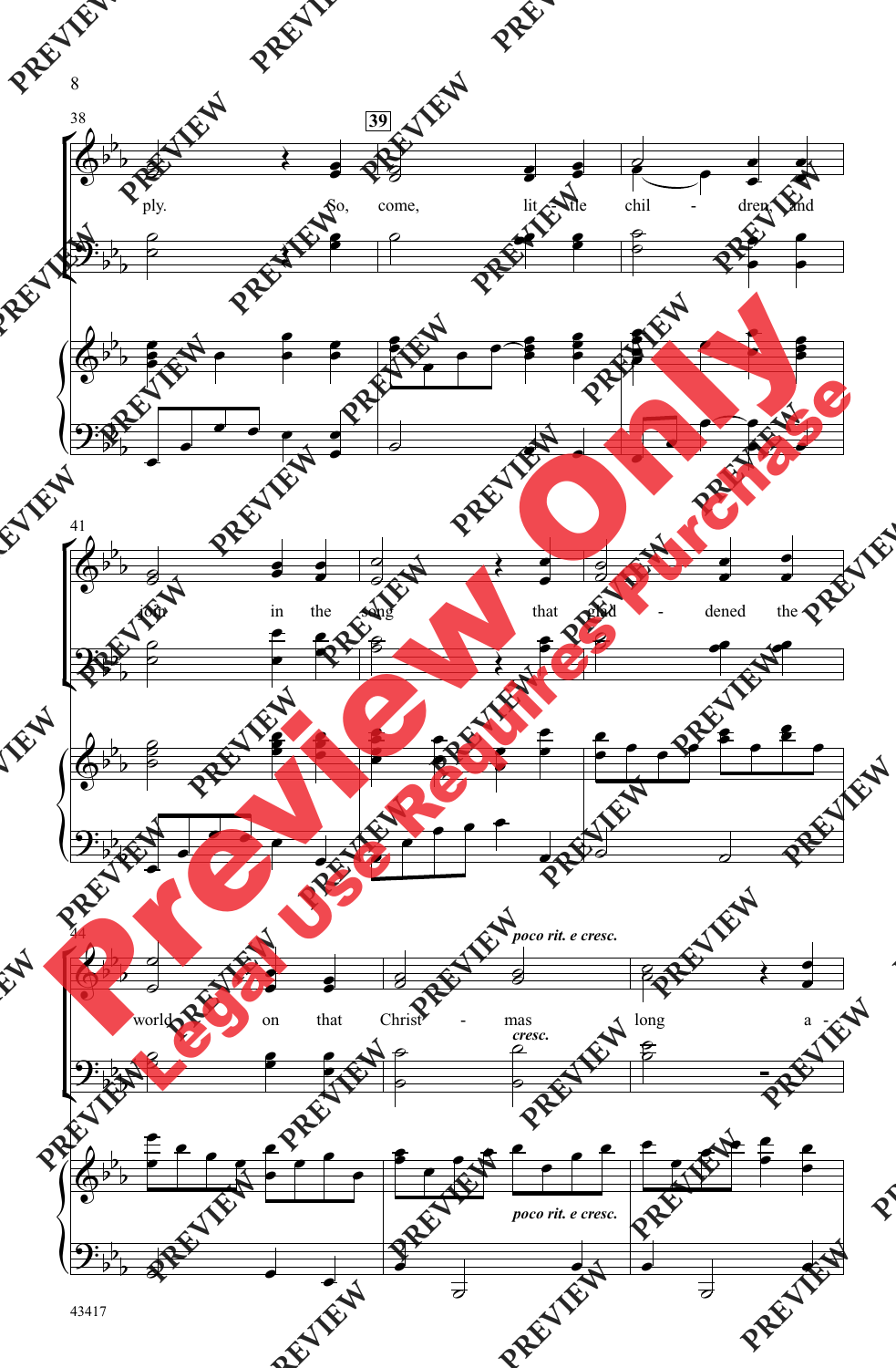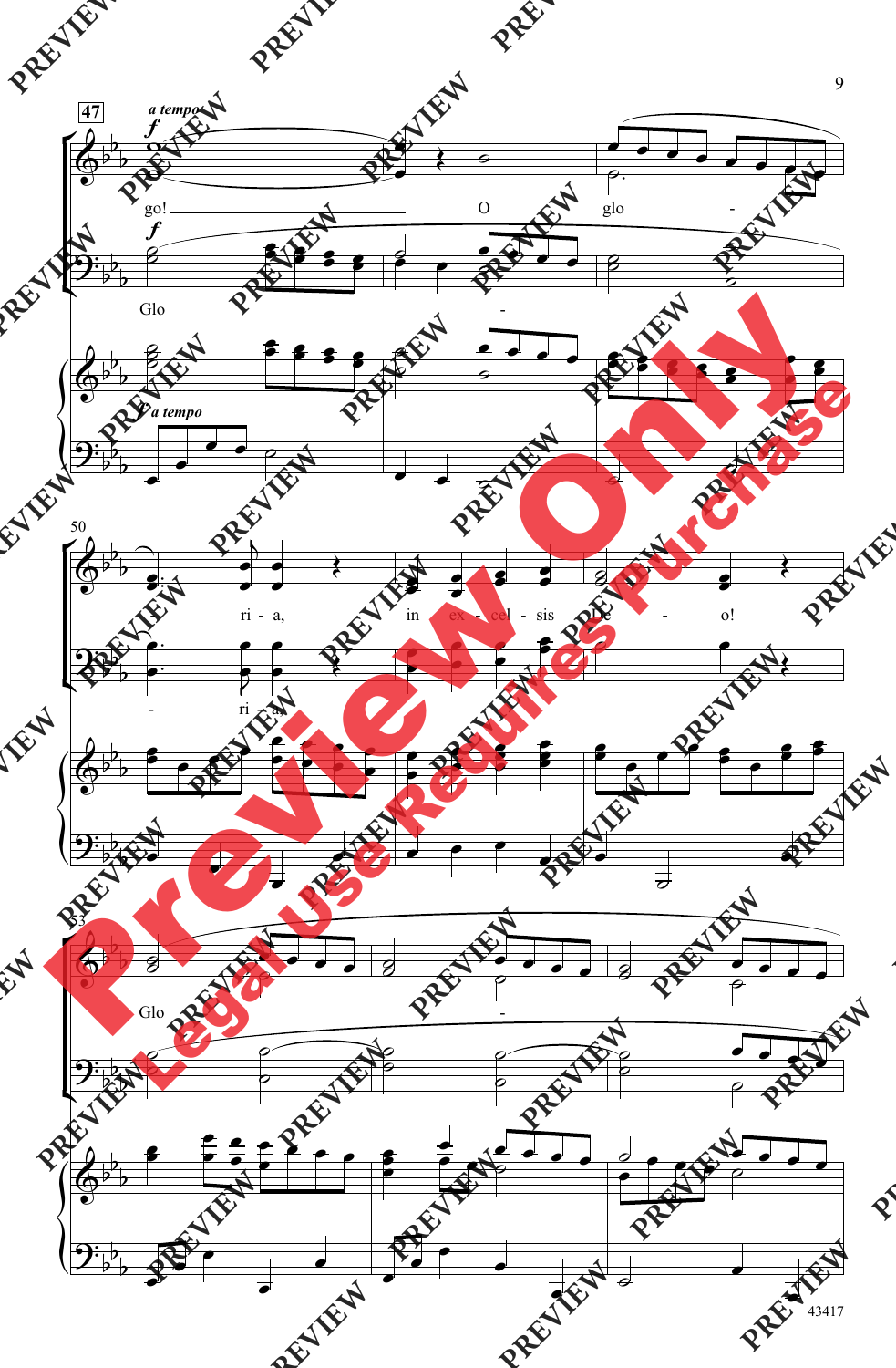

10